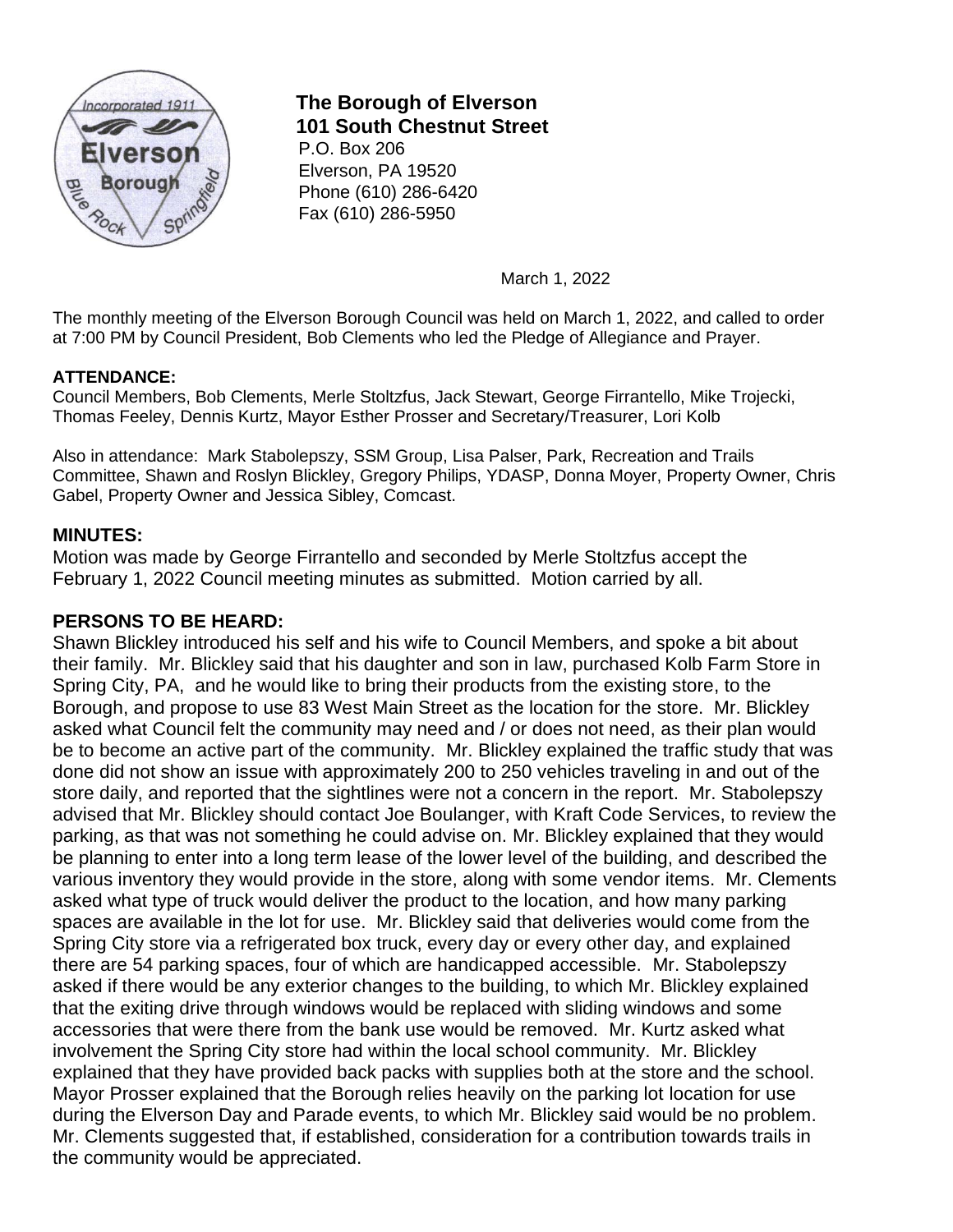Ms. Palser discussed the walkability from Livingood Park, to the proposed store, and reviewed the areas where there were not currently sidewalks. Mr. Blickley explained that the area which was formerly the drive through would be blocked off for use, so that vehicles would not be driving through that area.

Gregory Philips with Yergey, Daylor, Allenbach, Scheffey and Picardi, introduced his self to Council and reviewed the years of experience that his firm offers, and said he is looking forward to continuing the relationship with the Borough. Mr. Philips said that he has been practicing since 2001, with specialties in Municipal law, Bankruptcy, Estate and Civil Litigation. Mr. Stoltzfus asked if Greg will be using the office on South Pine Street. Mr. Philips explained that Mr. Scheffey is still working out of the Elverson location, and they plan to continue to keep the office open and active.

Lisa Palser reviewed the waiver form for volunteers for consideration, which was provided by the Borough's insurance company. Ms. Palser explained that the waiver is not a requirement by the insurance company. Ms. Palser explained that chainsaws will need to be used to clear the Blue Rock Trail, however there was no intention to drop large trees, as that would be handled by a professional service if that need would arise. Lori Kolb explained that the insurance company confirmed that a waiver is not required, however consideration for the scope of work and equipment used by volunteers could be limited, if preferred, to lower the risk of injury. Council agreed that a waiver was not needed for volunteers, with the exception of George Firrantello, as he commented that he is in favor of requiring a waiver, which he felt would heighten awareness for the volunteer to realize they are working at their own risk.

Motion was made by Merle Stoltzfus, seconded by Jack Stewart, to not require a waiver for volunteers to clear trail areas. Motion carried 6-1 (George Firrantello opposed)

Lisa Palser asked if she should review the amendments included in the ATP Plan. Mr. Clements reported that the amendments were included in the ATP Plan, which was already approved by Council, and were recently reviewed and recommended by Members at the February 15, 2022 Planning Commission meeting. Ms. Palser provided the outline of the amendments in Council's packet. Mr. Firrantello commented he did not agree with trails being amended to be a use by right in all zoning districts. Mr. Stabolepszy mentioned that he had not typically seen trails listed as a use by right, and clarified that amendment would be part of the Borough's Zoning Ordinance, whereas the other sections in the outline would be amendments to the Borough's Subdivision and Land Development Ordinance. Mr. Philips expressed that trails tend to be relative to recreation, however Council would still need to final approve any action to amend the Zoning or Subdivision and Land Development Ordinances. Mr. Stoltzfus recommended that since there is no requirement for these amendments to be enacted currently, there is no need to approve amendments at this time. Mr. Stoltzfus felt that sometime within the next two years there may be a need to make the amendments, and it can be done simultaneously at a future date as needed, which would be more cost effective. Council agreed no amendments are needed to be made at this time.

Ms. Palser mentioned that the County Grant was not an option for trails matching funding as previously thought, and authorized as a contingency to the motion made at the February 1, 2022 Council meeting. Ms. Palser said she would like to get authorization for funds up to \$5,000 to get the easement to the Blue Rocks in place so that volunteers could begin work, and in parallel, apply for an AARP Grant, which would not require matching funds. Ms. Palser also requested funds up to \$7,000 for the purpose of obtaining an engineering estimate to fund a wire fence around the lagoons, and obtain an easement from MABE to extend the Hopewell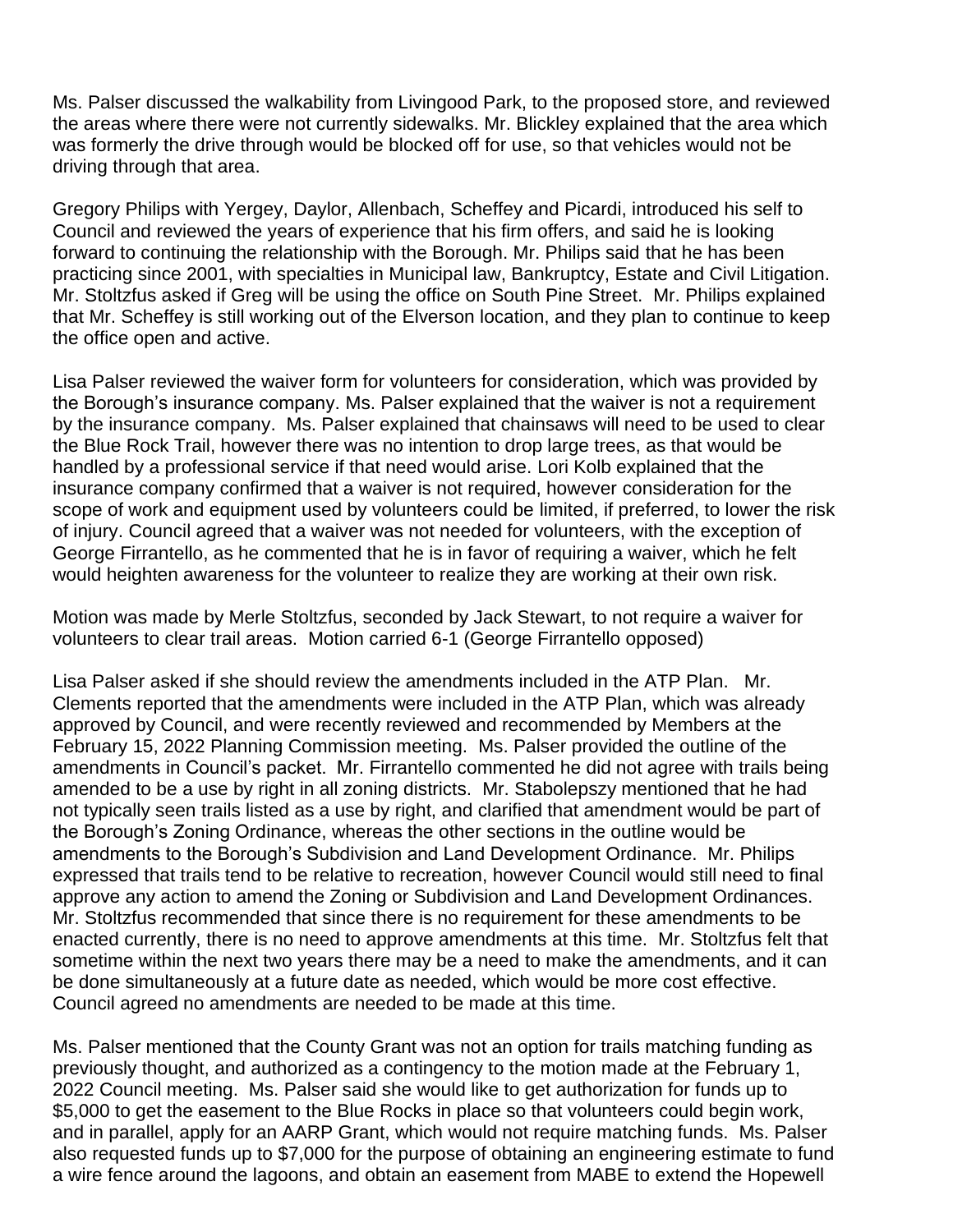Spur trail, subject to approval from MABE.

Motion was made by George Firrantello, seconded by Mike Trojecki to authorize the Park, Recreation and Trails Committee to spend up to \$5,000 to proceed with establishing an easement for the proposed trail to the Blue Rocks, in lieu of the original motion made at the February 1, 2022 meeting. Motion carried by all.

Motion was made by Jack Stewart, seconded by Thomas Feeley, to authorize up to \$7,000, to fund the expense of an engineering estimate for obtaining a trails easement drawing, and installing fencing for the area by the former lagoons owned by MABE, contingent upon approval from MABE, and in lieu of the motion made at the February 1, 2022 meeting. Motion carried by all.

Motion was made by Merle Stoltzfus, seconded by Dennis Kurtz, for the Borough to accept the dedication of the easement, which was initially dedicated to Chester County on the Sproul Hill Subdivision Plan, and is now being offered to the Borough by Chester County. Motion carried by all.

## **TREASURERS REPORT:**

Motion was made by Merle Stoltzfus and seconded by Dennis Kurtz, to accept the Treasurers Report and pay bills as presented. Motion carried by all.

George Firrantello reviewed the proposed use for the ARPA funds, no action was taken.

# **PRESIDENTS REPORT:**

Motion was made by George Firrantello, and seconded by Dennis Kurtz, to enact Ordinance Number 2022-02, Authorizing execution of a cable franchise agreement between the Borough of Elverson and Comcast of Southeast Pennsylvania, LLC. Motion carried by all.

Motion was made by Merle Stoltzfus, seconded by George Firrantello to execute the Comcast Franchise Agreement. Motion carried by all.

Motion was made by George Firrantello and seconded by Jack Stewart, to adopt Resolution Number 02-2022 for the appointment of John Stewart as the Primary TCC Voting Delegate, George Firrantello as the First Alternate TCC Voting delegate, and Dennis Kurtz as the Second Alternate TCC Voting Delegate. Motion carried by all.

## **MAYORS REPORT:**

Esther Prosser reviewed the outcome of the dangerous dog situation on Main Street, and said that the dog was no longer at the property. Ms. Prosser mentioned that there were two recent incidents reported, one was a break in at the Brick Lane Community Church, and the other was vandalism that occurred at the Post Office. Ms. Prosser commented that she is awaiting reports from the State Police.

Esther Prosser reported that the upcoming 2022 dates for Borough events are the Main Street Yard Sale on May 21<sup>st</sup>, the Memorial Day Ceremony on May 30<sup>th</sup>, Elverson Day on June 25<sup>th</sup> and the Parade on October 19<sup>th</sup>. Ms. Prosser suggested that an article regarding the upcoming Comcast Services could also be posted in the newsletter. Jessica Sibley with Comcast said she would provide some information for the Newsletter.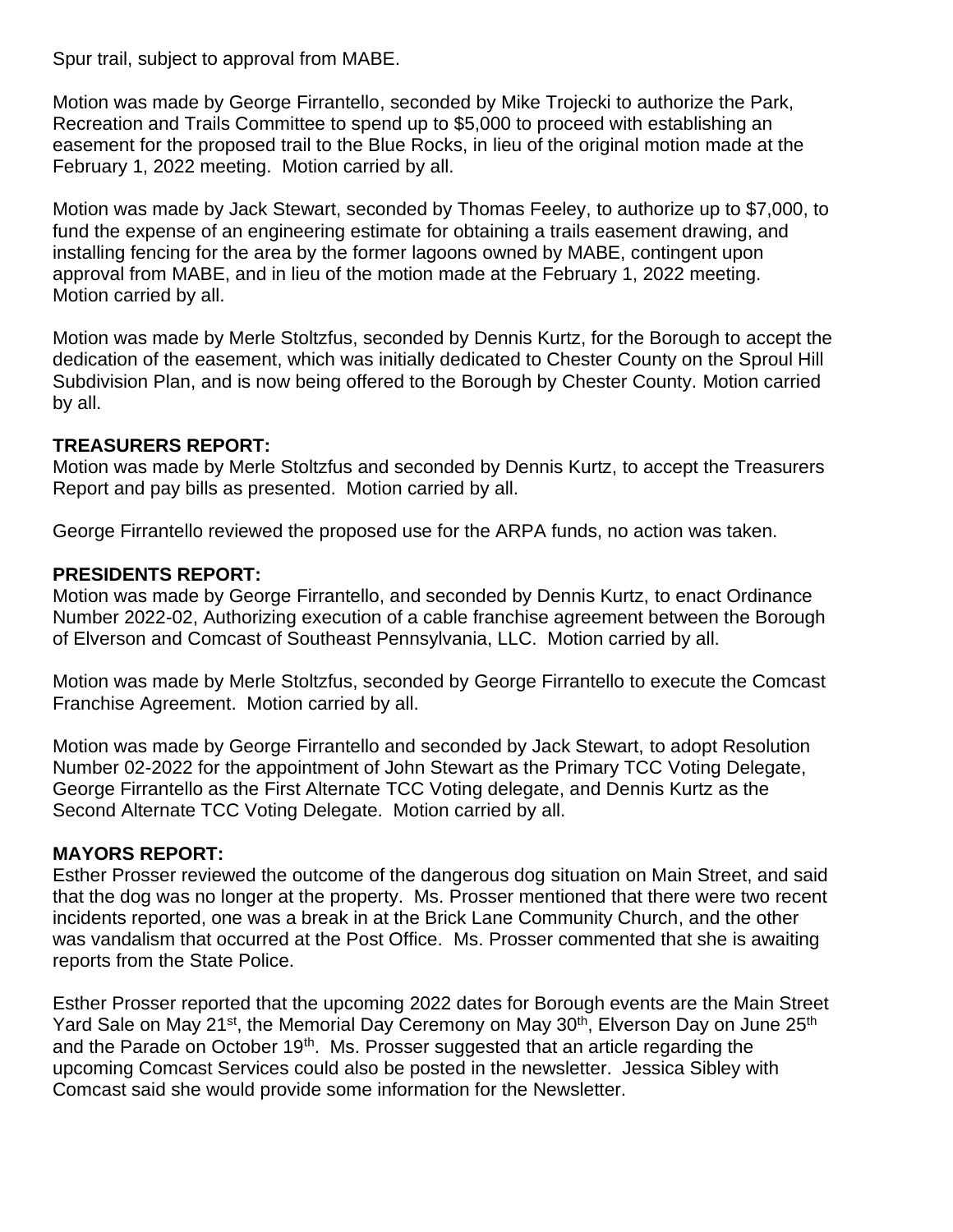# **BUILDING, GROUNDS STREETS AND LIGHTS:**

Mr. Feeley reviewed the possibility for new lighting in the gazebos, including a shield to avoid them from being vandalized. Mr. Feeley reviewed the concrete repair needed for the sidewalk, handicapped ramp, and steps at the Borough Building, and clean-up needed at the mailbox clusters on North Yeingst and on Main Street. Mr. Feeley is working with a handyman to get quotes for the proposed work.

Thomas Feeley reviewed the quote submitted by Amity Electric for the work needed to install the security system for Livingood Park, and for an additional outlet at the train station

Motion was made by Jack Stewart, seconded by George Firrantello, to approve the quote in the amount of \$1,938 for electrical work, as provided by Amity Electric. Motion carried by all.

Bob Clements reviewed the resident's complaint for the street lights being too bright on Park Avenue. Mr. Clements mentioned that Merle Stoltzfus proposed removing some of the lights, and Council Members discussed the possibility for relocating the lights as another option, but agreed it would need to be a change which would not affect safety. Lori Kolb will provide Dennis Kurtz with contact information for PPL representatives to see if there is an option to return bulbs to the previous lower lumens, and if so, what the cost to the Borough would be. Dennis Kurtz and Lori Kolb will also review re-locating some of the lights with PPL representatives.

## **STATE POLICE:**

Bob Clements reviewed the State Police report.

## **ENGINEERING:**

Mark Stabolepszy reviewed his report. Mr. Stabolepszy said that if Council wants to have the overlay work done on Park Avenue this year, he would need to start getting the pricing together. Mr. Stoltzfus recommended authorizing Mark Stabolepszy to look into current pricing for the work before determining if it would be cost effective to hold off. Mr. Stoltzfus will provide information regarding the proposed Phase II for Hopewell Manor to Mr. Stabolepszy for additional review in regard to how that project might affect the paving work, and Council agreed to have Mark Stabolepszy provide pricing information for the proposed overlay for Park Avenue.

## **BUILDING AND ZONING:**

Bob Clements reviewed the report from Kraft Code Services, there was only one permit issued for the month of February.

## **MUNICIPAL AUTHORITY:**

Jack Stewart reported that MABE has a new pump and blower on order for the Brick Lane pump station. Mr. Stewart said that the plant is operating very well.

## **UNFINISHED BUSINESS:**

Merle Stoltzfus reported that he was out of town and unable to review the line striping on South Chestnut Street with Tim Hennessey, however his goal is to request that PennDot paint a double line on South Chestnut Street, in an effort to create a better passing area. Mr. Stoltzfus will contact Tim Hennessey regarding this proposed plan.